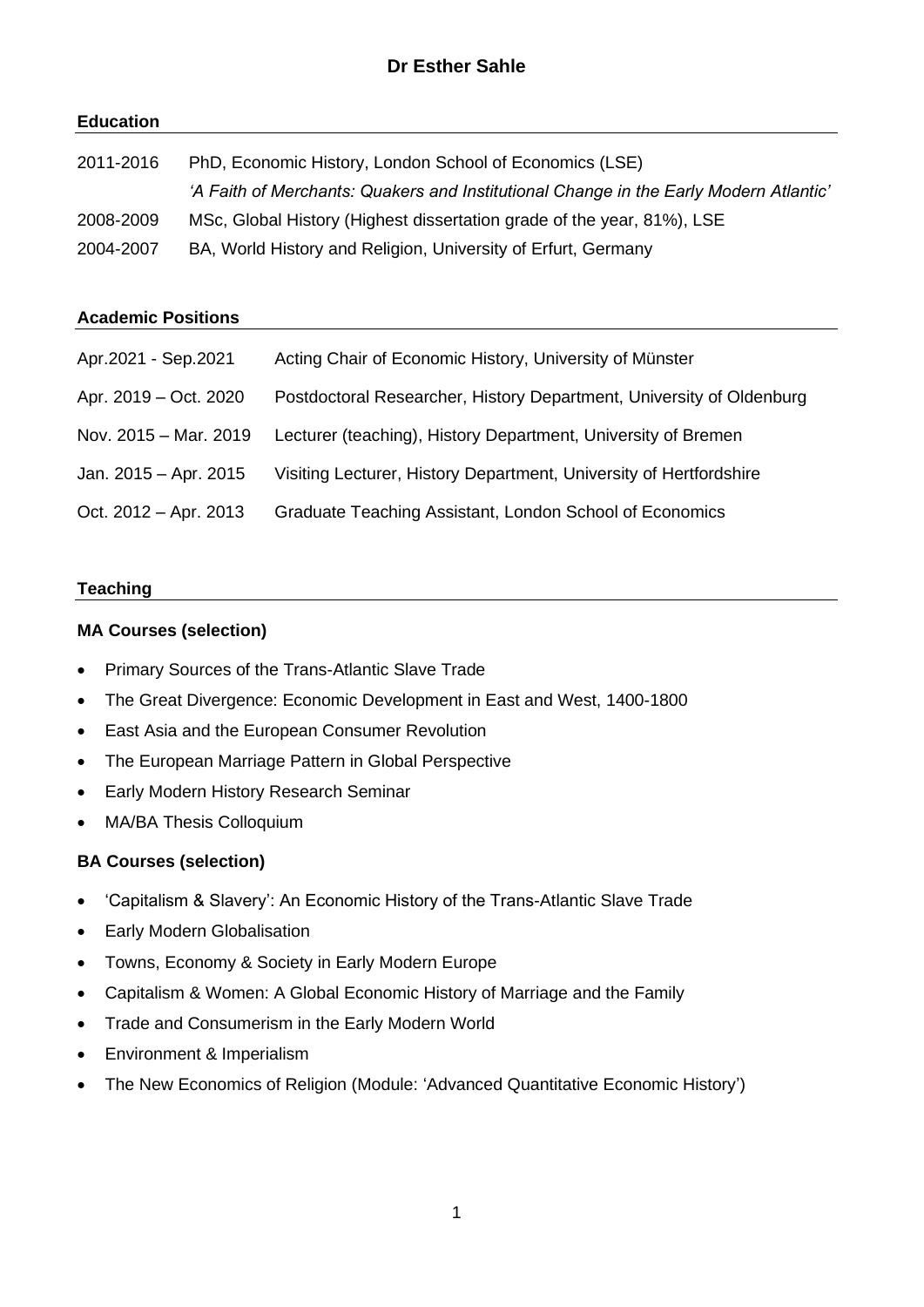# **Grants & Fellowships**

- ERC 'Starting Grant', submitting application March 2021, c.€1,000 000
- Fritz Thyssen Foundation, Conference Grant, 2020, €11,000
- Library Company of Philadelphia and Historical Society of Pennsylvania, 'Barra International Fellowship', September 2016, \$2,000
- Economic History Association, 'Exploratory Travel and Data Grant', 2013, \$2,000
- LSE Economic History Department 'Radwan Travel Fund', 2013, £800
- LSE 'Postgraduate Travel Grant', 2013, 2015, £800
- Research Fellowship, German Historical Institute, Washington, DC, in cooperation with Horner Memorial Library, Philadelphia, PA, 2013, \$2,000
- LSE studentship, 2012-15, £3,600 annually

# **Conference Organisation**

*The Institutional Foundations of Pre-Modern Long-Distance Trade*

- Conference, organiser, University of Oldenburg, 24-26 July 2020 (postponed to July 2021).
- Panel, co-organiser with Yadira Gonzalez de Lara, University of Valencia, and Daniel Strum, University of Sao Paolo, World Economic History Congress, MIT, Boston, 2018
- Panel, co-organiser with Yadira Gonzalez de Lara, University of Valencia, and Daniel Strum, University of Sao Paolo, World Economic History Congress, Paris 2021 (postponed to August 2022)

# *Religious Freedom, Legal Pluralism and Long-Distance Trade*

• Panel, co-organiser with Germano Maifreda, University of Milan, World Economic History Congress, Paris 2021 (postponed to August 2022).

# *Commercial Dispute Resolution in the Early Modern Atlantic World*

• Panel organiser and chair, American Legal History Society Annual Conference, Boston 2019

# **Publications**

# **Monograph**

*Quakers in the British Atlantic World.* First book to discuss the eighteenth-century Quaker reformation and its economic consequences for the Society of Friends, *Boydell & Brewer*, May 2021.

# **Dissertation**

*A Faith of Merchants: Quakers and Institutional Change in the British Atlantic, c.1660-1800*. LSE E-Thesis 2016. An analysis of the Society of Friends' formal and informal institutions, and how these impacted Quaker merchants' businesses.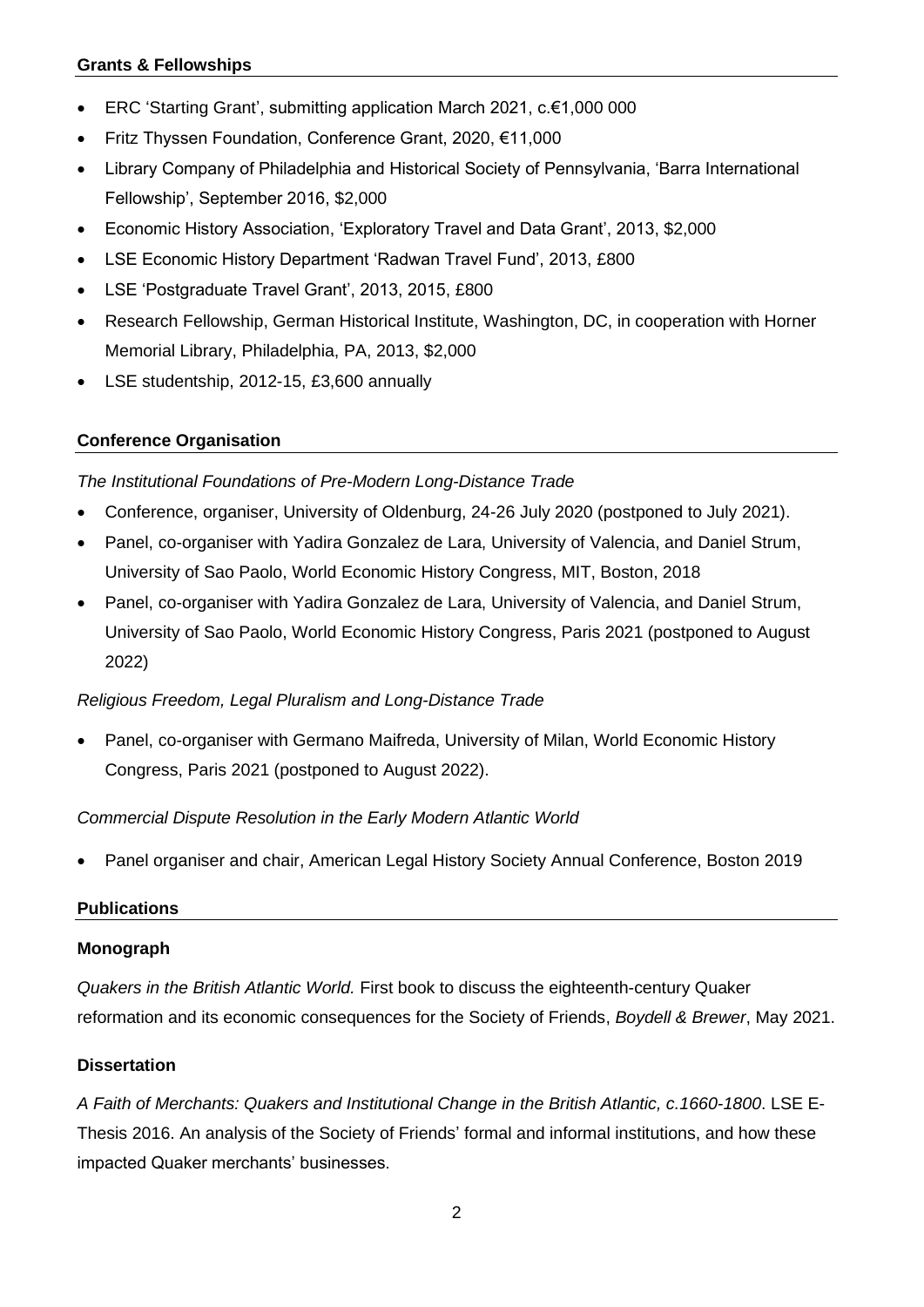#### **Peer-Reviewed Journal Articles**

'Gospel Order: Quaker Institutions and Trade Expansion in Colonial Philadelphia'. *Continuity & Change*, Vol.35, Issue 2, December 2020.

'Quakers, Coercion and Pre-Modern Growth: Why Friends' Formal Institutions did not Matter for Early Atlantic Trade Expansion', *The Economic History Review*, Vol.71, Issue 2, May 2018.

#### **Working Papers**

'An Investigation of Early Modern Quakers' Business Ethics', *LSE Economic History Working Papers,* No.216 (2015).

'Quakers, Coercion and Pre-Modern Growth: Why Friends' Formal Institutions did not Matter for Early Atlantic Trade Expansion', *LSE Economic History Working Paper*s, No. 211 (2014).

'Re-evaluating the Role of Voluntary Organisations: Merchant Networks, the Baltic, and the Expansion of European Long-Distance Trade', *LSE Economic History Working Papers,* No.138 (2010).

# **Book Reviews**

Priya Satia, 'Empire of Guns: The Violent Making of the Industrial Revolution' (Penguin Press, 2018), *Quaker Studies*, (2019), Vol. 24, (2).

Jonathan Harlow (ed.), 'The Ledger of Thomas Speed, 1681–1690 (Bristol: Bristol Record Office, 2011)', *Quaker Studies*, (2015).

Pierre Gervais, Yannick Lemarchand and Dominique Margairaz (eds.), 'Merchants and Profit in the Age of Commerce, 1680-1830' (London: Pickering & Chatto, 2014), *Accounting History*, (2015) Vol.21 (1).

Lars Maischak, 'German Merchants in the Nineteenth-Century Atlantic (Cambridge: Cambridge University Press, 2013)', *The Economic History Review*, (2015), Vol.68 (2).

# **Work in Progress**

Diaspora-States: Religious Law and Trade Expansion in the British Atlantic. Monograph. Submission of manuscript to Cambridge University Press's *Studies in Legal History* planned for December 2021.

# **Conference and Seminar Presentations**

# **Maritime Labour Migration and Human Capital Formation in Early Modern Germany**

- History Seminar, Viadrina University, Frankfurt/Oder, November 2020
- Early Modern History Seminar, University of Hamburg, December 2020

# **Commercial Dispute Mediation by Pennsylvania Quaker Meetings, 1682-1720**

• Economic History Seminar, University of Regensburg, February 2021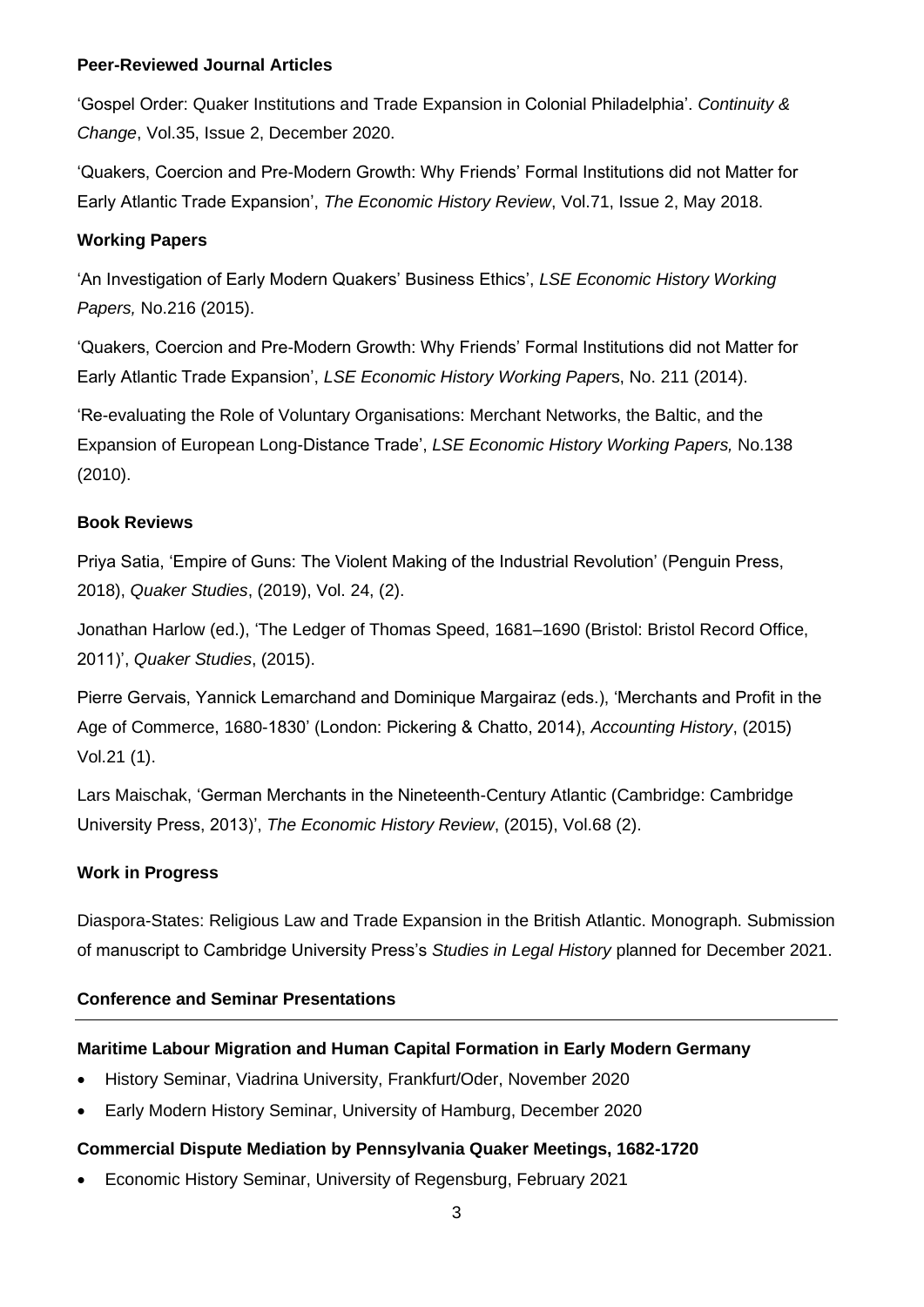- World Economic History Congress, MIT, August 2018
- Economic History Society Conference, Royal Holloway, University of London, March 2017
- The Institutional Foundations of Long-distance Trade, Workshop, Economics Department, University of Valencia, Spain, June 2016
- Early Modern History Seminar, University of Munich, December 2017
- Early Modern History Seminar, University of Bremen, October 2017

# **Faith and Coverture – Explaining the Marriage Patterns of an Economic Elite**

• History Department, Utrecht University, October 2017

# **The competitive edge of the reliable Friends? Quaker contract enforcement, c.1660-1800**

- World Economic History Congress, Kyoto, Japan, August 2015
- Economic & Social History Seminar, Department of History, Utrecht University, December 2014
- European Business History Association Conference, Utrecht University, August 2014
- Economic History Society Conference, University of Warwick, March 2014
- Economic & Social History of the Pre-modern World Seminar, Institute of Historical Research, University of London, January 2014
- Economic History Seminar, European University Institute, Florence, November 2013
- Economic History Forum, Department of History, University of Pennsylvania, September 2013
- Social History Society Conference, University of Leeds, March 2013
- Economic History Society Women's Committee Workshop, Institute for Historical Research, University of London, November 2012

# **"For the Love of Money is the Root of all Evil" – Quaker Business Ethics c.1650-1800**

- Affaires de Foi The Business of Faith, Workshop, History Department, University of NeuChatel, Switzerland, June 2018
- Historical and Philosophical Perspectives on Economics Seminar, LSE, February 2014

# **Agent-Based Modelling of the Medieval Hanse**

• Discussant, Medieval Economic History Network, Annual Conference, Hamburg 2021

# **Outreach**

# **Werkstatt Geschichte** May-Aug. 2018

A journal aimed at academic historians and the interested public. Member of the editorial board.

# **Urban Archive and Historical Documentation Centre for Aleppo, Syria** June 2010-Nov.2010

Advisor, Preparation of an exhibition on Aleppo's urban history.

# **Blog Posts**

[A Page in the Life of Betty Fothergill: Marriage and Liberty in the Diary of Teenage Girl](https://manyheadedmonster.wordpress.com/2018/12/03/a-page-in-the-life-of-betty-fothergill-marriage-and-liberty-in-the-diary-of-teenage-girl/) The Many Headed Monster, December 2018